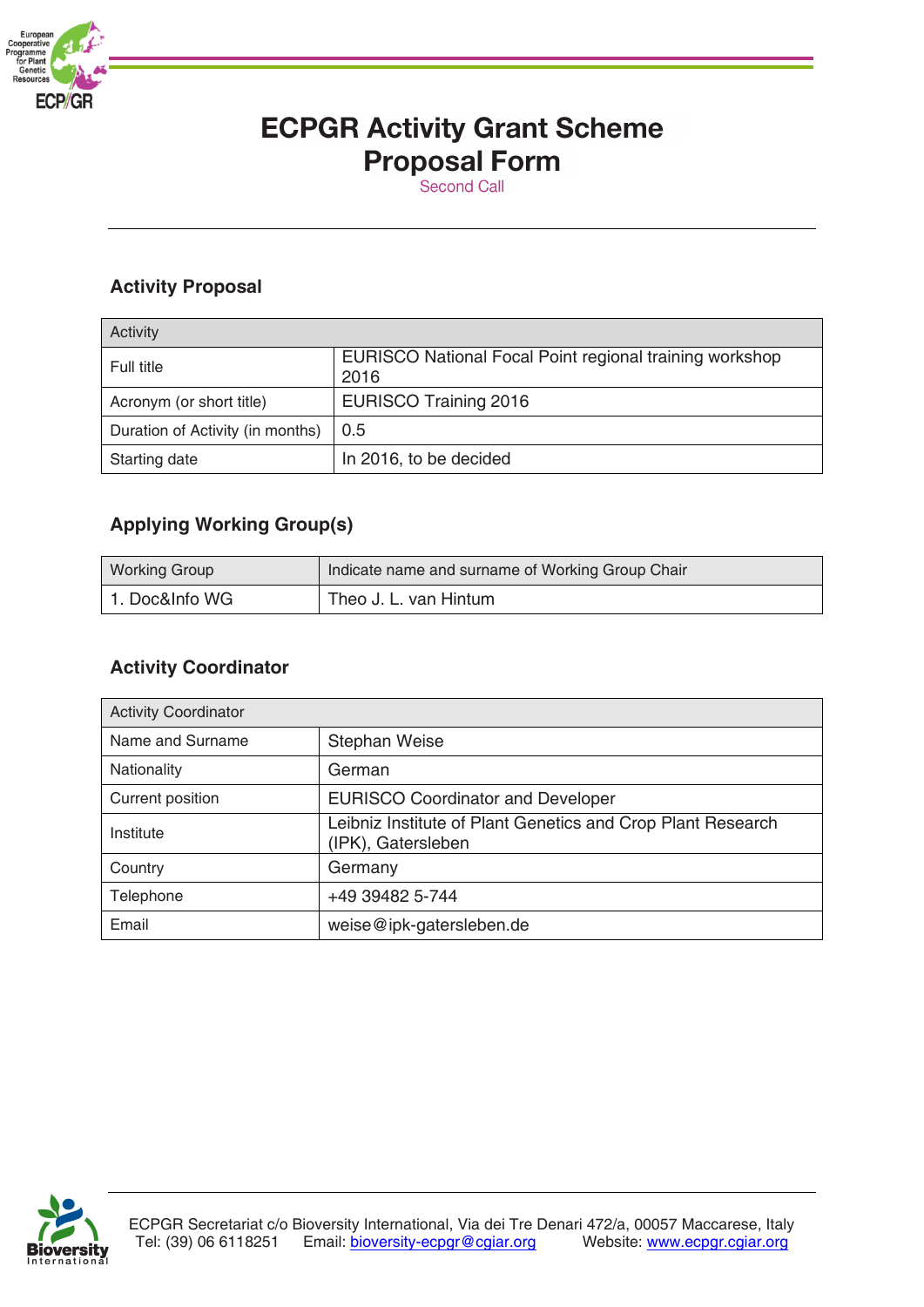

## **Activity Partners**

*Please note that each partner needs to be a member of a Working Group's Pool of Experts to be eligible.* 

*A maximum of 12 funded partners can be listed. For self-funded partners please use the separate box below.*

| Partner<br>ID No. | Name and<br>Surname            | Institute                                                                                                                     | Country            | Role                        |
|-------------------|--------------------------------|-------------------------------------------------------------------------------------------------------------------------------|--------------------|-----------------------------|
| $\overline{1}$    | Anne-Françoise<br>Adam-Blondon | <b>INRA, Unit of Research in</b><br>Genomics-Informatics                                                                      | France             | Local<br>organiser,<br>host |
| $\overline{2}$    | Ludmila<br>Papoušková          | Crop Research Institute                                                                                                       | Czech<br>Republic  | participant                 |
| 3                 | Raimondas<br><b>Baltrenas</b>  | Plant Gene Bank of Lithuania                                                                                                  | Lithuania          | participant                 |
| 4                 | Sarah Sensen                   | Federal Office for Agriculture and<br>Food                                                                                    | Germany            | participant                 |
| 5                 | <b>Frank Menting</b>           | Centre for Genetic Resources,<br><b>The Netherlands</b>                                                                       | <b>Netherlands</b> | participant                 |
| 6                 | Christian<br>Eigenmann         | <b>Federal Department of Economic</b><br>Affairs, Education and Research                                                      | Switzerland        | Participant                 |
| $\overline{7}$    | Marcin Zaczyński               | <b>National Centre for Plant Genetic</b><br>Resources                                                                         | Poland             | participant                 |
| 8                 | lan D. Thomas                  | <b>IBERS, Aberystwyth University</b>                                                                                          | <b>UK</b>          | participant                 |
| 9                 | Cezar Ciobanitei               | Suceava Genebank                                                                                                              | Romania            | participant                 |
| 10 <sup>1</sup>   | Maria Antonietta<br>Palombi    | Agricultural Research Council,<br><b>Fruit Tree Research Centre</b>                                                           | Italy              | participant                 |
| 11                | Rosa María<br>García Sánchez   | Centro Nacional de Recursos<br>Fitogenéticos, Instituto Nacional<br>de<br>Investigación y Tecnología<br>Agraria y Alimentaria | Spain              | participant                 |

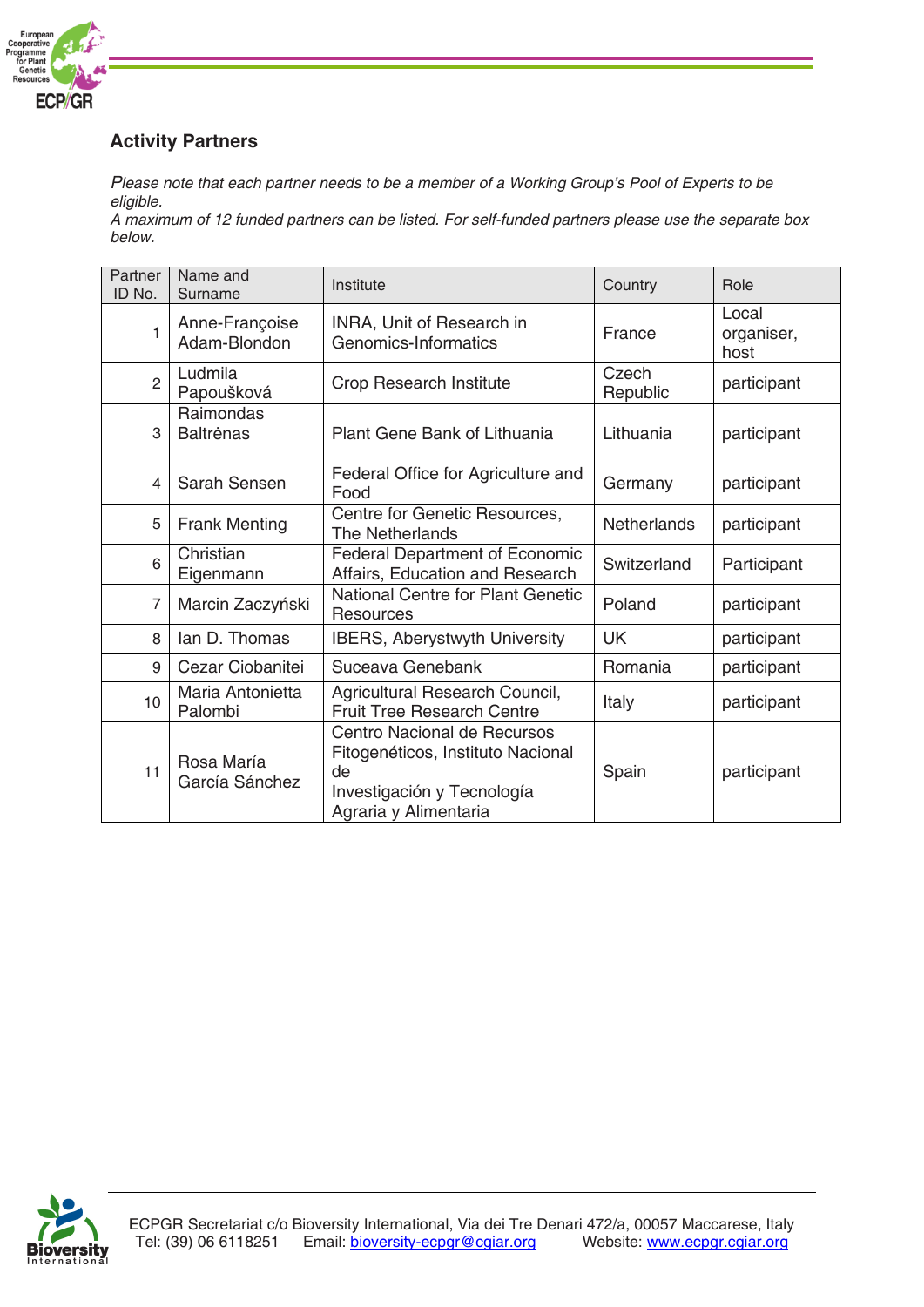

#### *Self-funded partners*

| Partner<br>No. | Name and Surname              | Institute                                                                                                                        | Country            | Role                                      |
|----------------|-------------------------------|----------------------------------------------------------------------------------------------------------------------------------|--------------------|-------------------------------------------|
|                | Stephan Weise <sup>1</sup>    | <b>IPK Gatersleben</b>                                                                                                           | Germany            | <b>EURISCO</b><br>coordinator,<br>Trainer |
| $\mathcal{P}$  | Helmut Knüpffer               | <b>IPK Gatersleben</b>                                                                                                           | Germany            | <b>Trainer</b>                            |
| 3              | Theo van Hintum               | Centre for Genetic<br>Resources, The<br><b>Netherlands</b>                                                                       | <b>Netherlands</b> | Doc&Info<br>chair                         |
| 4              | Sophie Durand                 | <b>INRA, Unit of Research</b><br>in Genomics-<br>Informatics                                                                     | France             | Trainer                                   |
| 5              | Pascal Coquin                 | GEVES, Domaine de la<br><b>Boisselière</b>                                                                                       | France             | Trainer                                   |
| 6              | Lucía De la Rosa<br>Fernández | Centro Nacional de<br>Recursos Fitogenéticos,<br>Instituto Nacional de<br>Investigación y<br>Tecnología Agraria y<br>Alimentaria | Spain              | participant                               |

### **Description of Activity**

*Please address the following aspects: Background – Justification – Methodology or Approach – Expected impact.*

Describe the Activity (max. 500 words):

In 2014, the ECPGR *European Search Catalogue for Plant Genetic Resources* (EURISCO) was transferred from Bioversity International, Italy, to its new host, IPK Gatersleben, Germany. The adaptation of the system to the new IT infrastructure required both the actual EURISCO web application (search interface) and the backend (module for uploading national datasets by the National Focal Points, NFPs) to be largely revised.

After a longer break, in May 2015 the series of regional training workshops was revived, starting with South-eastern Europe, focussing on the SEEDNet member countries. The first workshop took place in Tirana, Albania, and brought together 20 participants, amongst them 16 National Focal Points/National Coordinators. This workshop was mainly aimed at training the NFPs for their task.

EURISCO is planning the inclusion of characterisation and evaluation (C&E) data. Therefore the planned workshop will have, apart from the training component, also the objective to test the new C&E protocols and collect the experiences of the uploaders to improve the interfaces. This requires participation of genebanks that are able to supply C&E data for this testing purpose.

For this reason, the workshop series will be continued in the Western European region, with a special focus on newly appointed National Focal Points and NFPs that can bring C&E data in the proposed format.

Anne-Françoise Adam-Blondon, INRA Versailles, and newly appointed National Focal Point

 *<sup>1</sup> Self-funded via ECPGR's EURISCO budget*

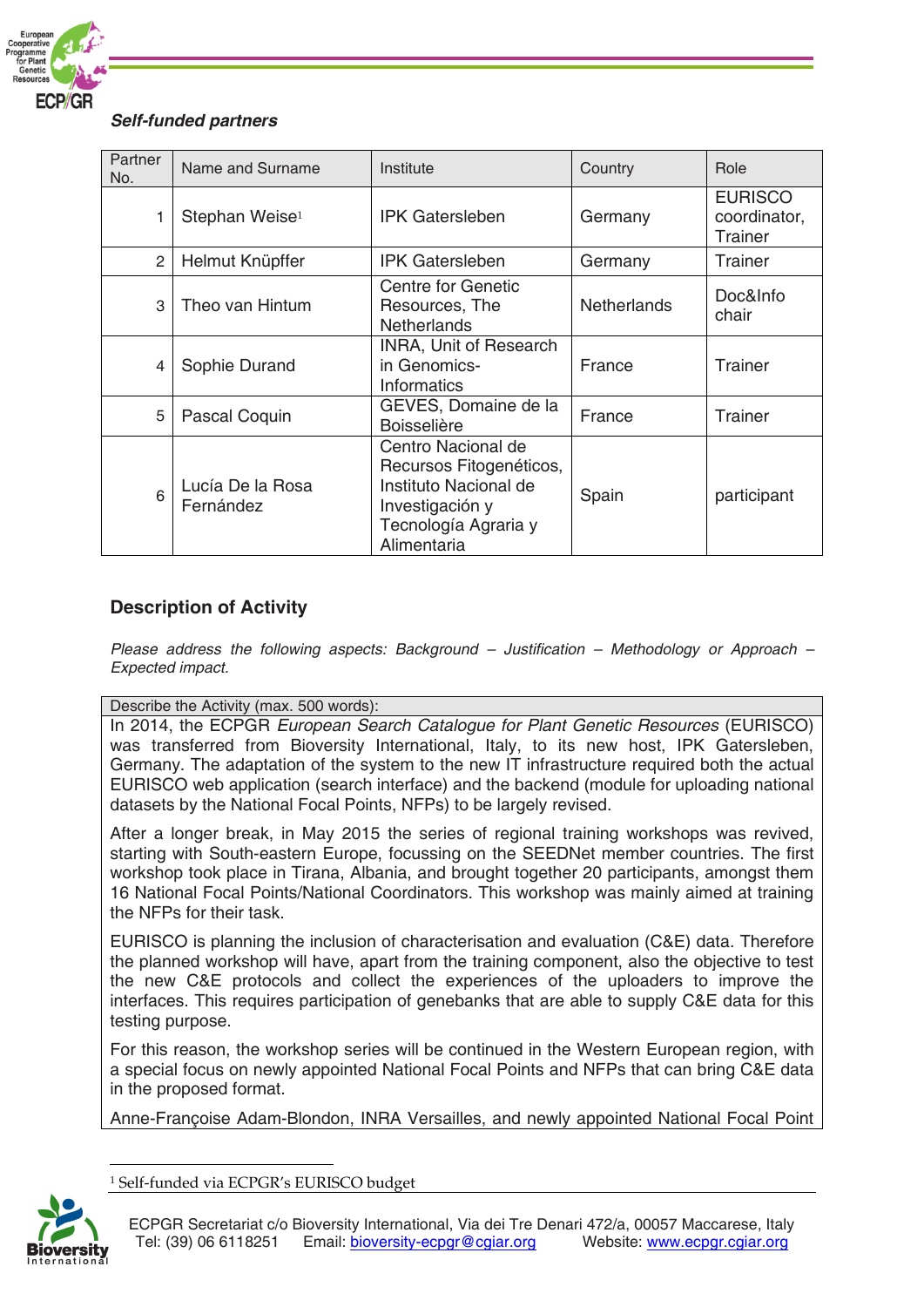

of France, agreed to host the workshop and to act as the local organiser.

The training component will focus on the preparation and uploading of data, but also data quality and completeness issues will be discussed. Individual NFPs will test uploading their National Inventories (NI) and will receive responses from the system, and get guidance on interpreting and utilising these responses to improve their data. Also, checking scientific plant names will be covered (Helmut Knüpffer, IPK), and an experienced NFP will report about the experiences gained while working with the new system.

The feedback on uploading system, but also the search interface, will support the further development of EURISCO and increase the acceptance of the system by other NFPs and the PGR user community.

Existing training materials will be extended with the new C&E modules, anticipating forthcoming regional training workshops. Responses from participants will assist in improving the training materials. A short report about the training will be produced.

Participants will get the opportunity to briefly present their National Collection.

The funds requested from the ECPGR Activity Grant Scheme will be used to cover the travel costs (flight, accommodation, meals) for the participants (trainers and trainees), local costs for the meeting (e.g. meeting facilities, internet connections), an excursion, and a workshop dinner.

Depending on the number of Expressions of Interest from the targeted audience (new NFPs and NFPs from Western Europe) and the number of trainers involved, there may be free capacity for a few participants (NFPs) from other countries. A few self-funded trainees may also be included.

### **ECPGR Objective(s)**

*Objectives must be feasible and achievable within the project timeline. Please list here the corresponding number(s) of the ECPGR Outcome(s) and/or Output(s) and/or Activities to which your proposed Activity will contribute. The logframe describing ECPGR objectives is available from the website.*

List ECPGR outcomes, outputs, activities to which this Activity contributes:

Outcome 2. Quantity and quality of data in EURISCO, including *in situ* and on-farm data, have been increased. Functionality of EURISCO meets users' expectations.

Output 2.1. All National Focal Points (NFPs) update national inventories effectively and timely

Activity 2.1.3. Training of NFPs (how to compile, maintain, update and upload NI) realized

Output 2.2. C&E data in EURISCO included, with high quality and wide coverage

Activity 2.2.2. Training of NFPs in gathering and uploading C&E data

### **Expected products**

*List concrete products and results that are obtained by the Activity*

Expected products/results

Existing training materials improved; additional materials for C&E data developed.

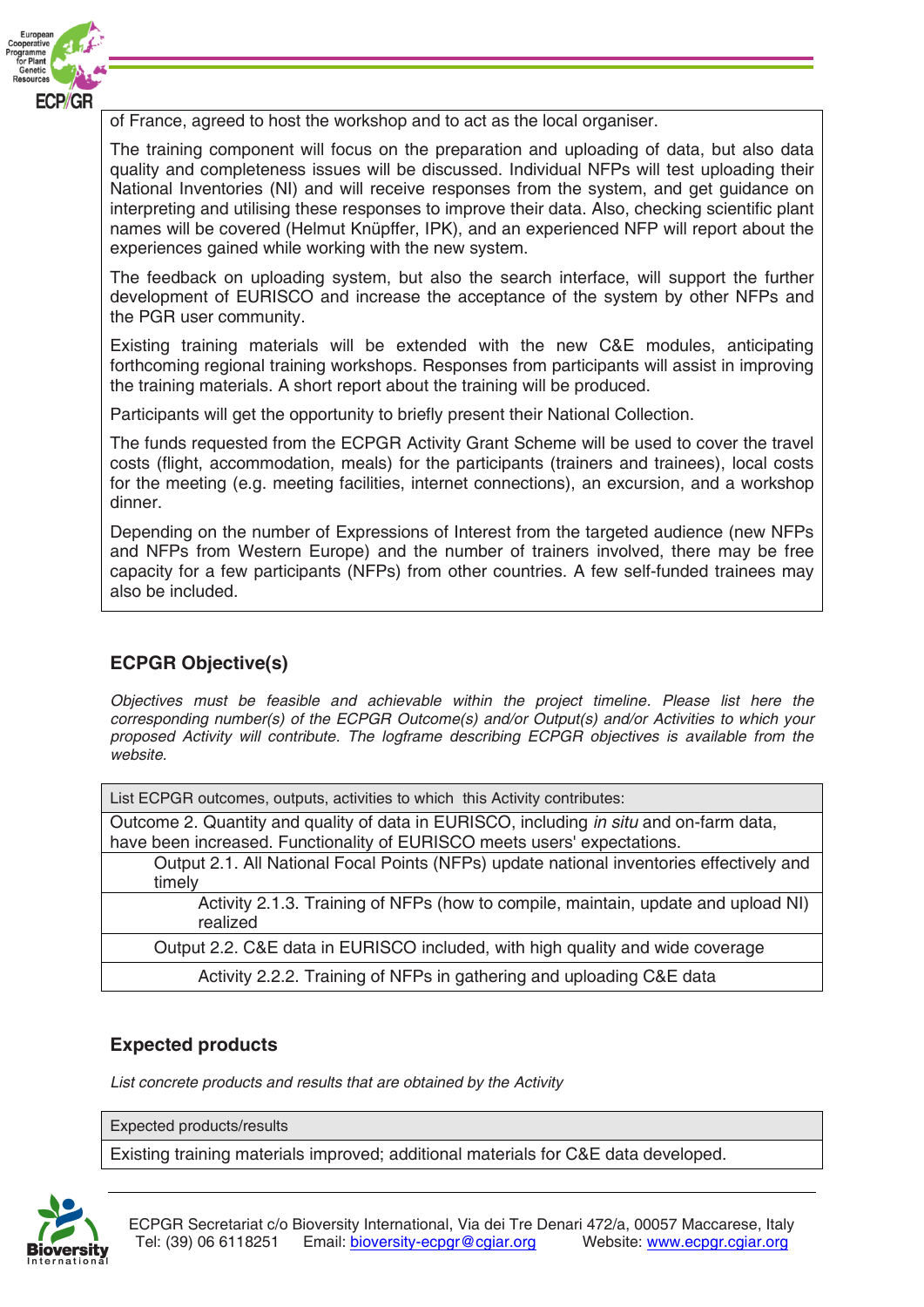

Hands-on training for ca. 12 NFPs performed.

User-feedback on EURISCO uploading and search interface.

Short report about the training course prepared.

C&E uploading protocols tested.

Several C&E data sets loaded in EURISCO.